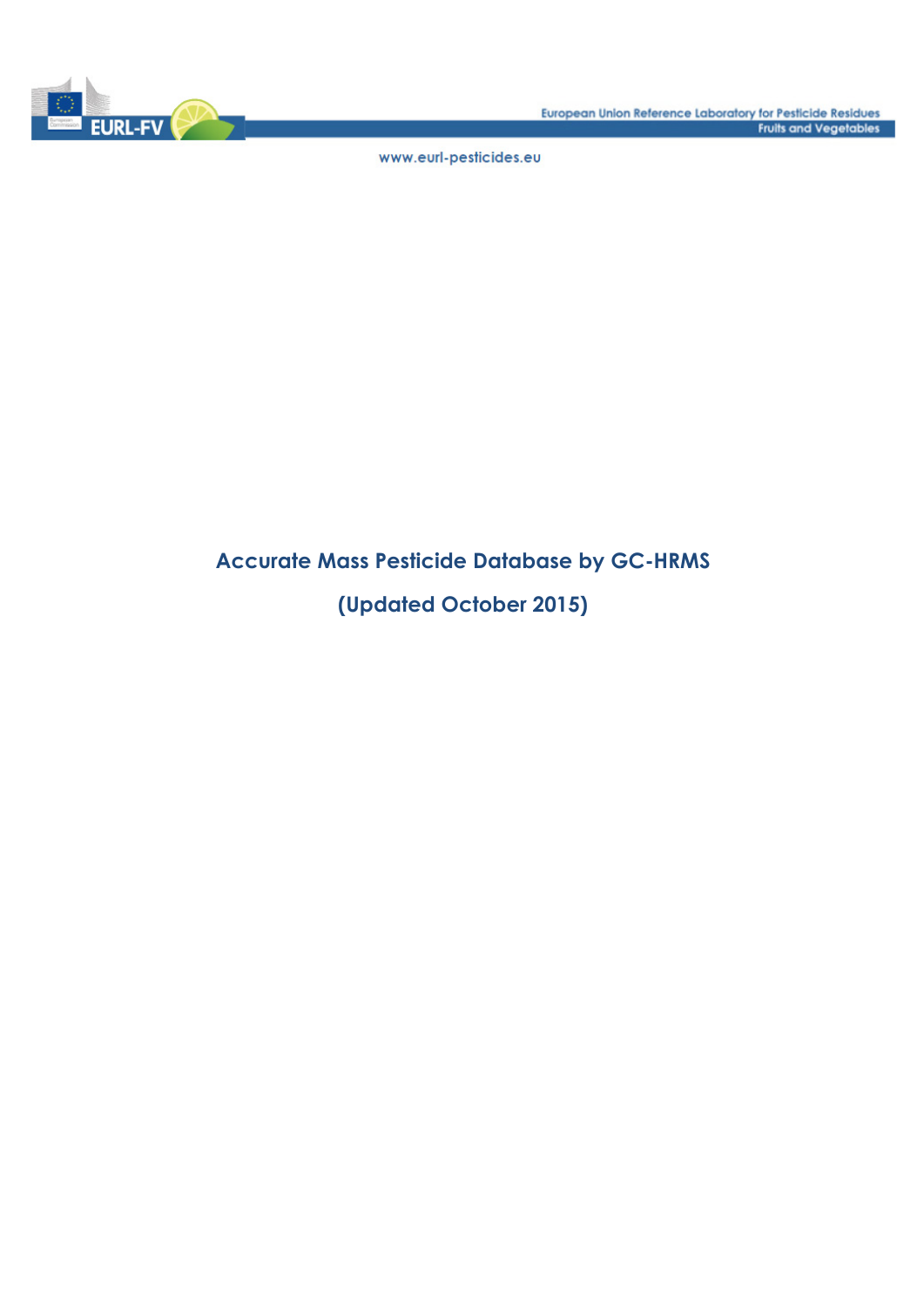

#### www.eurl-pesticides.eu **Scope**

This report shows a database of 138 pesticides by using gas chromatography high resolution mass spectrometry (GC-HRMS).

### **1. Analytical conditions for the GC-HRMS**

#### **Settings for gas chromatography:**

- Inlet: splitless mode
- Inlet temperature: 280 ºC
- Injection volume: 2 µL
- Constant flow: 1.2 mL/min
- Ionization: Electron impact
- Electron energy 70 ev
- Carrier gas: Helium
- Two online columns: HP-5MSUI (15m x 0.250mm x 0.250µm)
- Oven gradient:

| Rate (°C/min) | <b>Time</b><br>(min) | <b>Hold Time</b><br>(min) | T (°C) |
|---------------|----------------------|---------------------------|--------|
|               |                      |                           |        |
|               | $120 -$              |                           | 2.5    |
|               | 310                  |                           |        |

#### **NOTE**

IF YOU NEED THIS DATABASE IN .csv, .xls, … PLEASE, CONTACT **WITH** 

#### **omalato@ual.es or (+34) 950 014 423**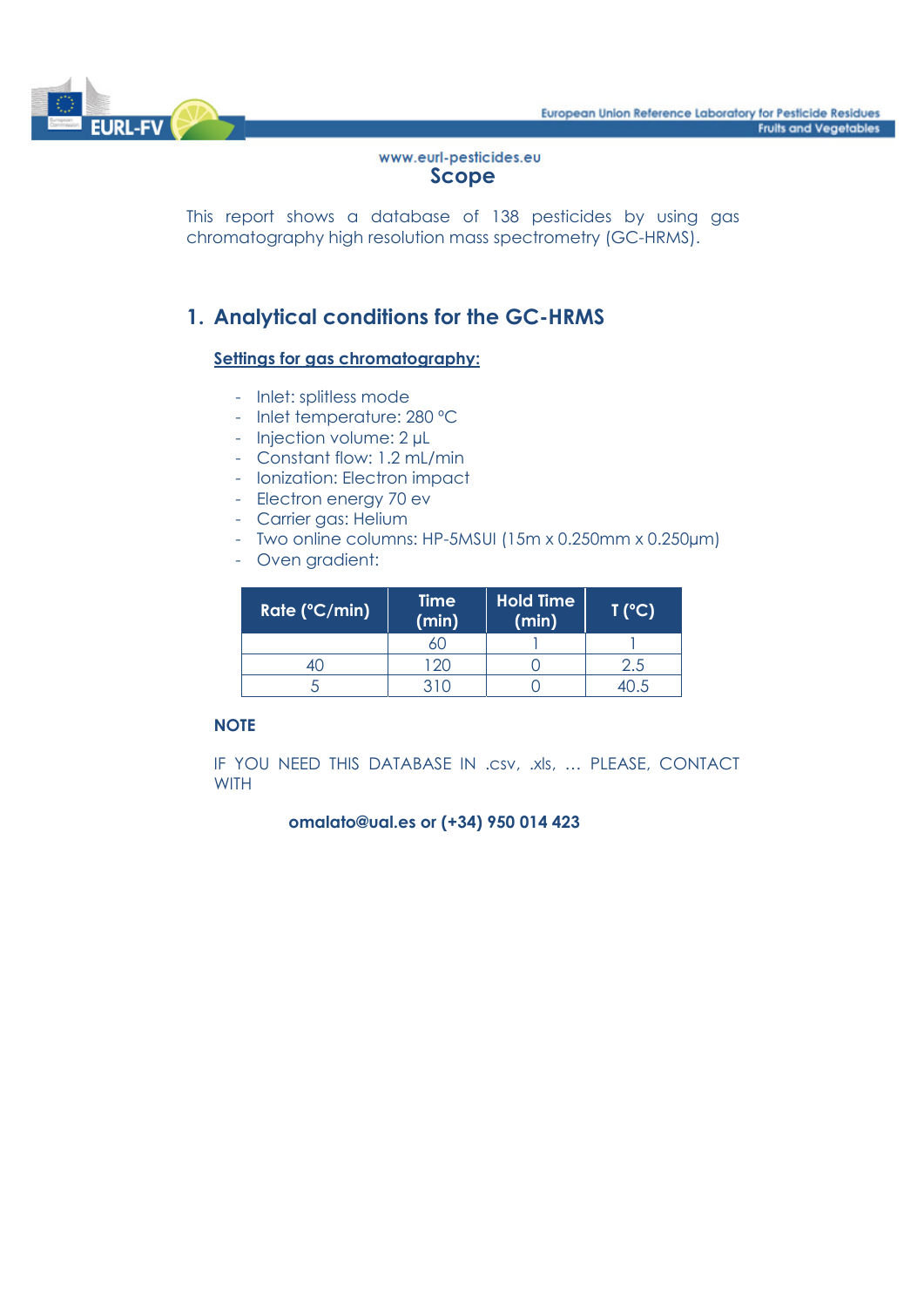

#### www.eurl-pesticides.eu

# **2. HRMS Database**

|                          | <b>Molecular</b> | <b>Retention Time</b> | <b>Theoretical</b> |
|--------------------------|------------------|-----------------------|--------------------|
| <b>Compound name</b>     | formula          | (min)                 | <b>Mass</b>        |
| Acrinathrin              | C13H9O           | 30.700                | 181.0653           |
| <b>Acrinathrin F1</b>    | <b>C14H11NO</b>  | 30.700                | 209.0846           |
| <b>Acrinathrin F2</b>    | C11H11F6O2       | 30.700                | 289.0663           |
| Ametryn                  | <b>C9H17N5S</b>  | 18.469                | 227.1205           |
| Ametryn F1               | <b>C8H14N5S</b>  | 18.469                | 212.0970           |
| Ametryn F2               | C5H8N5S          | 18.469                | 170.0500           |
| Benalaxyl                | <b>C10H14N</b>   | 26.003                | 148.1126           |
| <b>Benalaxyl F1</b>      | C11H14NO         | 26.003                | 176.1075           |
| <b>Benalaxyl F2</b>      | C12H16NO2        | 26.003                | 206.1181           |
| <b>Bifenthrin</b>        | C14H13           | 28.334                | 181.1017           |
| <b>Bifenthrin F1</b>     | C13H10           | 28.334                | 166.0783           |
| <b>Bifenthrin F2</b>     | C13H9            | 28.334                | 165.0704           |
| Biphenyl                 | C12H10           | 8.270                 | 154.0782           |
| <b>Biphenyl F1</b>       | C12H9            | 8.270                 | 153.0704           |
| <b>Biphenyl F2</b>       | C12H8            | 8.270                 | 152.0626           |
| <b>Boscalid</b>          | C6H3CINO         | 33.381                | 139.9903           |
| <b>Boscalid F1</b>       | C5H3CIN          | 33.381                | 111.9954           |
| <b>Boscalid F2</b>       | C18H12Cl2N2O     | 33.381                | 342.0327           |
| Bromopropylate           | C7H4BrO          | 28.123                | 182.9446           |
| <b>Bromopropylate F1</b> | C13H9Br2O        | 28.123                | 338.9020           |
| <b>Bromopropylate F2</b> | C6H4Br           | 28.123                | 154.9496           |
| Bromuconazole            | C7H3Cl2O         | 27.921                | 172.9561           |
| <b>Bromuconazole F1</b>  | C10H8BrCl2O      | 27.921                | 292.9136           |
| <b>Bromuconazole F2</b>  | C7H3CI[37CI]O    | 27.921                | 174.9531           |
| <b>Bromuconazole II</b>  | C7H3Cl2O         | 28.780                | 172.9561           |
| Bromuconazole II F1      | C10H8BrCl2O      | 28.780                | 292.9136           |
| Bromuconazole II F2      | C7H3CI[37CI]O    | 28.780                | 174.9531           |
| <b>Bupirimate</b>        | C11H18N3O        | 24.017                | 208.1450           |
| <b>Bupirimate F1</b>     | C10H17N4O3S      | 24.017                | 273.1021           |
| <b>Bupirimate F2</b>     | C10H17N4         | 24.017                | 193.1448           |
| <b>Buprofezin</b>        | C10H11N2O        | 23.847                | 175.0871           |
| <b>Buprofezin F1</b>     | <b>C8H16N2S</b>  | 23.847                | 172.1034           |
| <b>Buprofezin F2</b>     | C7H5NO           | 23.847                | 119.0371           |
| <b>Butralin</b>          | C12H16N3O4       | 20.648                | 266.1141           |
| <b>Butralin F1</b>       | <b>C9H10N3O4</b> | 20.648                | 224.0671           |
| <b>Butralin F2</b>       | C9H10N           | 20.648                | 132.0813           |
| Cadusafos                | C2H8O2PS2        | 14.085                | 158.9703           |
| <b>Cadusafos F1</b>      | H3OPS2           | 14.085                | 113.9363           |
| Cadusafos F2             | C6H14O2PS2       | 14.085                | 213.0173           |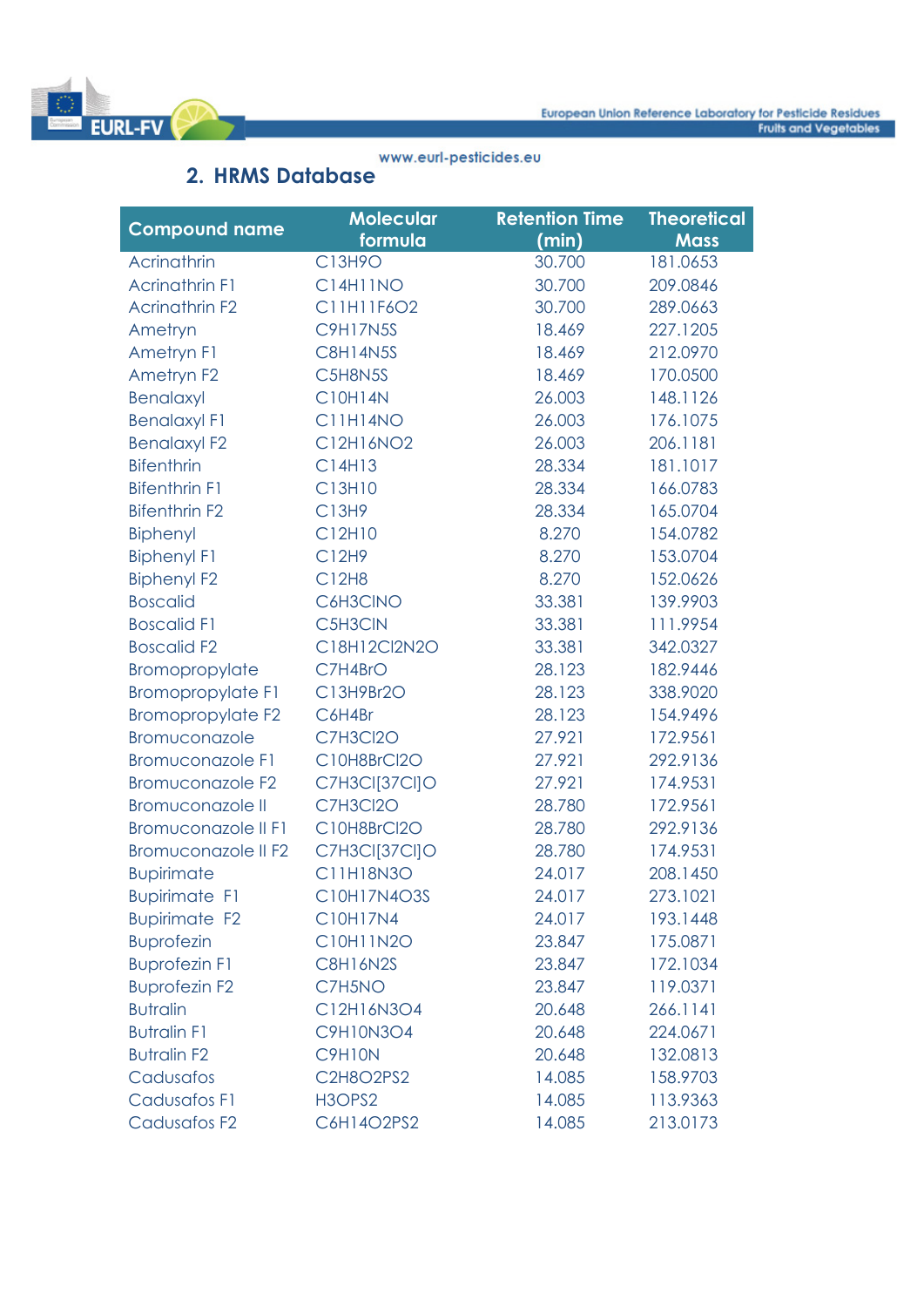

|                        | www.eurl-pesticides.eu |        |           |
|------------------------|------------------------|--------|-----------|
| Captan                 | <b>CCIS</b>            | 21.430 | 78.9409   |
| Captan F1              | CCI <sub>2S</sub>      | 21.430 | 113.9098  |
| Captan <sub>F2</sub>   | C8H7NO2                | 21.430 | 149.0477  |
| Carbofuran             | C10H12O2               | 15.182 | 164.0837  |
| Carbofuran F1          | C9H9O2                 | 15.182 | 149.0603  |
| Carbofuran F2          | <b>C9H7O</b>           | 15.182 | 131.0497  |
| Carbophenothion        | C7H6CIS                | 25.878 | 156.9879  |
| Carbophenothion F1     | C5H12O2PS2             | 25.878 | 199.0016  |
| Carbophenothion F2     | C11H16CIO2PS3          | 25.878 | 341.9739  |
| Chinomethionate        | <b>C9H6N2S2</b>        | 21.921 | 205.9972  |
| Chinomethionate F1     | C10H6N2OS2             | 21.921 | 233.9922  |
| Chinomethionate F2     | C8H6NS                 | 21.921 | 148.0221  |
| Chlorfenapyr           | C11H9BrN2              | 24.476 | 247.9949  |
| Chlorfenapyr F1        | C13H7BrClF3N2          | 24.476 | 361.9433  |
| Chlorfenapyr F2        | C4H5CIFNO              | 24.476 | 137.0044  |
| Chlorfenvinphos        | C8H6Cl2O4P             | 21.548 | 266.93808 |
| Chlorfenvinphos F1     | C12H14Cl2O4P           | 21.548 | 323.00068 |
| Chlorfenvinphos F2     | C10H10Cl2O4P           | 21.548 | 294.96938 |
| Chlorobenzilate        | C7H4CIO                | 24.638 | 138.9951  |
| Chlorobenzilate F1     | C13H9OCl2              | 24.638 | 251.0030  |
| Chlorobenzilate F2     | C6H4Cl                 | 24.638 | 111.0002  |
| Chlorothalonil         | <b>C8CI4N2</b>         | 16.710 | 263.8816  |
| Chlorothalonil F1      | C8Cl3[37Cl]N2          | 16.710 | 265.8786  |
| Chlorothalonil F2      | C8Cl2[37Cl]2N2         | 16.710 | 267.8757  |
| Chlorpropham           | C6H6CIN                | 13.335 | 127.0189  |
| Chlorpropham F1        | C7H6NO2CI              | 13.335 | 171.0087  |
| Chlorpropham F2        | C10H12NO2Cl            | 13.335 | 213.0557  |
| Chlozolinate           | C10H7NO3Cl2            | 21.418 | 258.9803  |
| <b>Chlozolinate F1</b> | C7H3Cl2NO              | 21.418 | 186.9592  |
| <b>Chlozolinate F2</b> | C13H11NO5Cl2           | 21.418 | 331.0014  |
| Clorpirifos            | C5H2Cl3NO              | 19.999 | 196.9202  |
| <b>Clorpirifos F1</b>  | C5H3NO3PSCI2           | 19.999 | 257.8948  |
| <b>Clorpirifos F2</b>  | C9H11NO3PSCI2          | 19.999 | 313.9574  |
| Clorpirifos_Me         | C7H7NO3PSCI2           | 18.117 | 285.9261  |
| Clorpirifos_Me F1      | C2H6O2PS               | 18.117 | 124.9826  |
| Clorpirifos_Me F2      | C5H2Cl3NO              | 18.117 | 196.9202  |
| Cyflutrin I            | C7H9Cl2                | 32.780 | 163.0081  |
| Cyflutrin I F1         | C13H8FO                | 32.780 | 199.0559  |
| Cyflutrin I F2         | C14H9FNO               | 32.960 | 226.0668  |
| Cyflutrin II           | C7H9Cl2                | 32.960 | 163.0081  |
| Cyflutrin II F1        | C13H8FO                | 32.960 | 199.0559  |
| Cyflutrin II F2        | C14H9FNO               | 32.960 | 226.0668  |
| Cyflutrin III          | C7H9Cl2                | 33.110 | 163.0081  |
|                        |                        |        |           |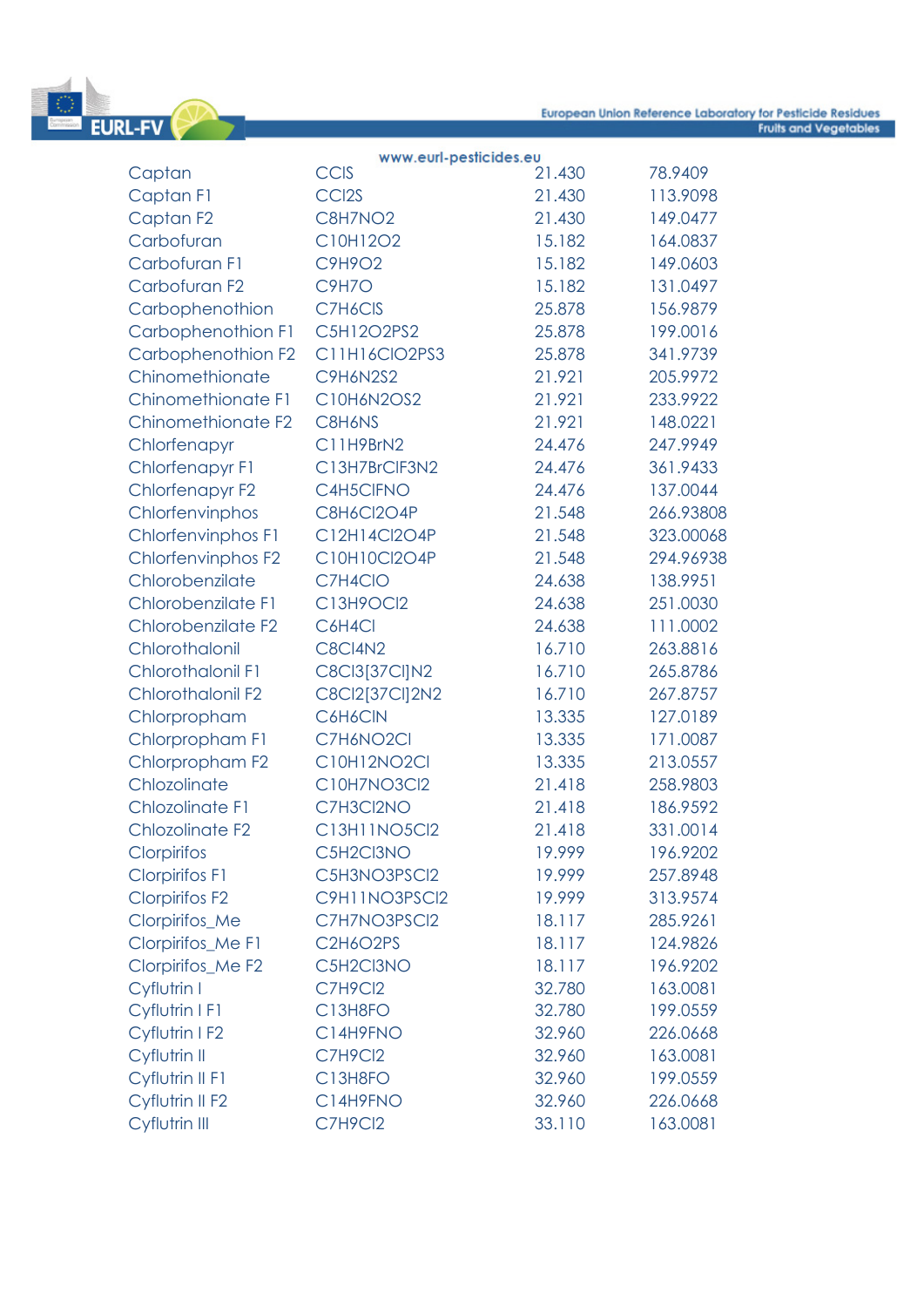

|                             | www.eurl-pesticides.eu         |        |           |
|-----------------------------|--------------------------------|--------|-----------|
| Cyflutrin III F1            | C13H8FO                        | 33.110 | 199.0559  |
| Cyflutrin III F2            | C14H9FNO                       | 33.110 | 226.0668  |
| Cyflutrin IV                | C7H9Cl2                        | 33.190 | 163.0081  |
| Cyflutrin IV F1             | C13H8FO                        | 33.190 | 199.0559  |
| Cyflutrin IV F2             | C14H9FNO                       | 33.190 | 226.0668  |
| Cypermetrin I               | C13H9O                         | 33.360 | 181.0653  |
| <b>Cypermetrin I F1</b>     | C7H9Cl2                        | 33.360 | 163.0081  |
| Cypermetrin I F2            | <b>C14H11NO</b>                | 33.360 | 209.0841  |
| Cypermetrin II              | C13H9O                         | 33.560 | 181.0653  |
| Cypermetrin II F1           | C7H9Cl2                        | 33.560 | 163.0081  |
| Cypermetrin II F2           | <b>C14H11NO</b>                | 33.560 | 209.0841  |
| Cypermetrin III             | C13H9O                         | 33.700 | 181.0653  |
| Cypermetrin III F1          | C7H9Cl2                        | 33.700 | 163.0081  |
| Cypermetrin III F2          | <b>C14H11NO</b>                | 33.700 | 209.0841  |
| <b>Cypermetrin IV</b>       | C13H9O                         | 33.780 | 181.0653  |
| Cypermetrin IV F1           | C7H9Cl2                        | 33.780 | 163.0081  |
| <b>Cypermetrin IV F2</b>    | <b>C14H11NO</b>                | 33.780 | 209.0841  |
| Deltamethrin                | C13H9O                         | 36.538 | 181.0653  |
| <b>Deltamethrin F1</b>      | <b>C14H11NO</b>                | 36.538 | 209.0841  |
| Deltamethrin F2             | C7H9Br2                        | 36.538 | 250.9071  |
| Diazinon                    | C7H9N2O                        | 16.426 | 137.0715  |
| Diazinon F1                 | C10H15N2O                      | 16.426 | 179.1184  |
| Diazinon F <sub>2</sub>     | <b>C8H12N2O</b>                | 16.426 | 152.0950  |
| Diclofluanid                | <b>C6H5N1S1</b>                | 19.453 | 123.0143  |
| Diclofluanid F1             | <b>C8H11N2S1</b>               | 19.453 | 167.0643  |
| Diclofluanid F <sub>2</sub> | C7H5N1S1Cl2F                   | 19.453 | 223.9504  |
| Dicloran                    | C6H3CIN                        | 14.779 | 123.9954  |
| Dicloran F1                 | C6H4N2O2Cl2                    | 14.779 | 205.9650  |
| Dicloran F <sub>2</sub>     | C6H4N1Cl2                      | 14.779 | 159.9721  |
| <b>Diclorvos</b>            | C2H6O3P1                       | 6.163  | 109.0055  |
| <b>Diclorvos F1</b>         | C4H7O4P1Cl1                    | 6.163  | 184.9770  |
| Diclorvos F <sub>2</sub>    | C2H7CIO3P                      | 6.163  | 144.9821  |
| <b>Dicofol</b>              | C7H4CIO                        | 26.670 | 138.9951  |
| Dicofol F1                  | C13H9Cl2O                      | 26.670 | 251.0030  |
| Dicofol F <sub>2</sub>      | C6H4Cl                         | 26.670 | 111.0002  |
| Diphenylamine               | C12H11N                        | 12.728 | 169.08915 |
| Diphenylamine F1            | C12H10N                        | 12.728 | 168.08132 |
| Diphenylamine F2            | C <sub>6</sub> H <sub>5</sub>  | 12.728 | 77.03913  |
| Endosulphan I               | C8H4Cl2                        | 22.430 | 169.9690  |
| Endosulphan I F1            | <b>C5Cl5</b>                   | 22.430 | 234.8443  |
| Endosulphan I F2            | <b>C7H2Cl5</b>                 | 22.430 | 260.8599  |
| Endosulphan II              | C8H4Cl2                        | 24.520 | 169.9690  |
| Endosulphan II F1           | C <sub>5</sub> C <sub>15</sub> | 24.520 | 234.8443  |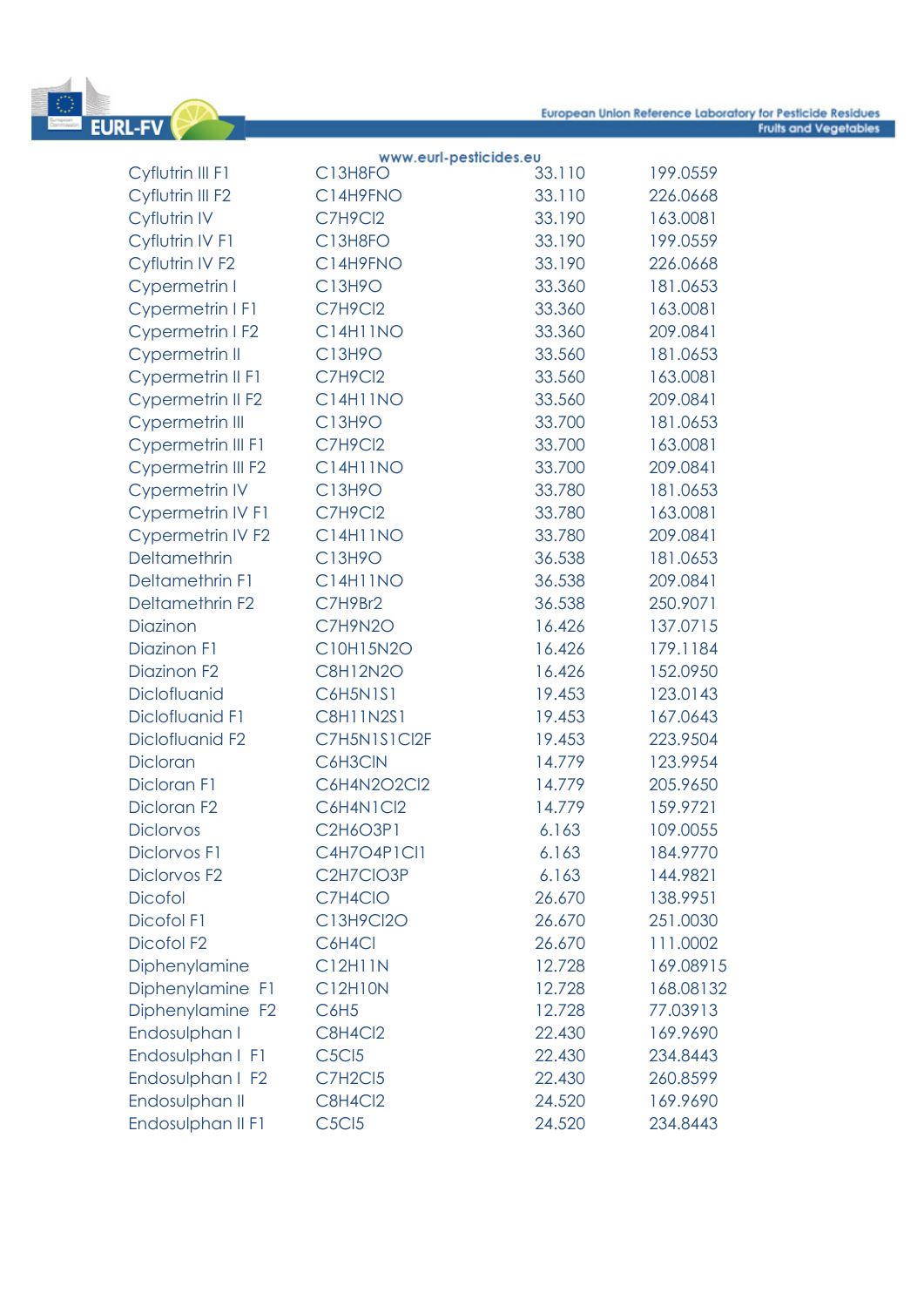

|                              | www.eurl-pesticides.eu         |        |           |
|------------------------------|--------------------------------|--------|-----------|
| Endosulphan II F2            | C7H5Cl2OS                      | 24.520 | 206.9438  |
| Endosulphan                  | C <sub>5</sub> Cl <sub>6</sub> | 26.080 | 269.8126  |
| Sulphate                     |                                |        |           |
| Endosulphan                  | C <sub>5</sub> C <sub>15</sub> | 26.080 | 234.8437  |
| Sulphate F1                  |                                |        |           |
| Endosulphan                  | <b>C9H6CI5O4S</b>              | 26.080 | 384.8429  |
| Sulphate F2<br><b>Endrin</b> | C7H2Cl5                        | 24.170 | 260.8599  |
| Endrin F1                    | <b>C11H7Cl4</b>                | 24.170 | 278.9302  |
| Endrin F <sub>2</sub>        | C11H6Cl3                       | 24.170 | 242.9535  |
| <b>EPN</b>                   | C6H6OPS                        | 28.137 | 156.9877  |
|                              |                                |        |           |
| EPN F1                       | <b>C8H10O2P</b>                | 28.137 | 169.04184 |
| EPN F2                       | C6H6O2P                        | 28.137 | 141.02054 |
| Ethion                       | C9H22O4P2S4                    | 25.195 | 383.98762 |
| Ethion F1                    | C5H12O2PS3                     | 25.195 | 230.9737  |
| Ethion F <sub>2</sub>        | C2H6O2PS                       | 25.195 | 124.98261 |
| Ethion F <sub>3</sub>        | C4H10O2PS                      | 25.195 | 153.01391 |
| Ethofumesate                 | C10H9O2                        | 19.332 | 161.0603  |
| Ethofumesate F1              | C12H15O3                       | 19.332 | 207.1021  |
| Ethofumesate F2              | C13H18O5S1                     | 19.332 | 286.0875  |
| Ethoxyquin                   | C13H16NO                       | 15.027 | 202.1232  |
| Ethoxyquin F1                | <b>C11H12NO</b>                | 15.027 | 174.0919  |
| Ethoxyquin F2                | <b>C10H10N</b>                 | 15.027 | 144.0813  |
| Etofenprox                   | C11H15O                        | 33.938 | 163.1123  |
| Etofenprox F1                | <b>C9H11O</b>                  | 33.938 | 135.0810  |
| Etofenprox F2                | C7H7O                          | 33.938 | 107.0497  |
| Etoprophos                   | <b>H2O2PS</b>                  | 13.007 | 96.9513   |
| <b>Etoprophos F1</b>         | C2H7O2PS2                      | 13.007 | 157.9625  |
| Etoprophos F2                | C2H8O2PS                       | 13.007 | 126.9978  |
| Etrimphos                    | C7H9N2O2                       | 16.984 | 153.0664  |
| Etrimphos F1                 | C9H13N2O2                      | 16.984 | 181.0977  |
| Etrimphos F2                 | C10H17N2O4PS                   | 16.984 | 292.0647  |
| Fenamidone                   | C15H14N3S                      | 28.625 | 268.09084 |
| Fenamidone F1                | C15H14N2O                      | 28.625 | 238.11061 |
| Fenamidone F2                | C10H12N3S                      | 28.625 | 206.07519 |
| Fenarimol                    | C7H4CIO                        | 30.339 | 138.9951  |
| Fenarimol F1                 | C5H3N2O                        | 30.339 | 107.0245  |
| Fenarimol F2                 | C11H8CIN2O                     | 30.339 | 219.0325  |
| Fenazaquin                   | C11H13                         | 28.672 | 145.10173 |
| Fenazaquin F1                | C12H16                         | 28.672 | 160.1252  |
| Fenazaquin F2                | C <sub>9</sub> H <sub>9</sub>  | 28.672 | 117.07043 |
| Fenitrotion                  | C9H11NO4PS                     | 19.187 | 260.0146  |
| Fenitrotion F1               | C2H6O2PS                       | 19.187 | 124.9826  |
|                              |                                |        |           |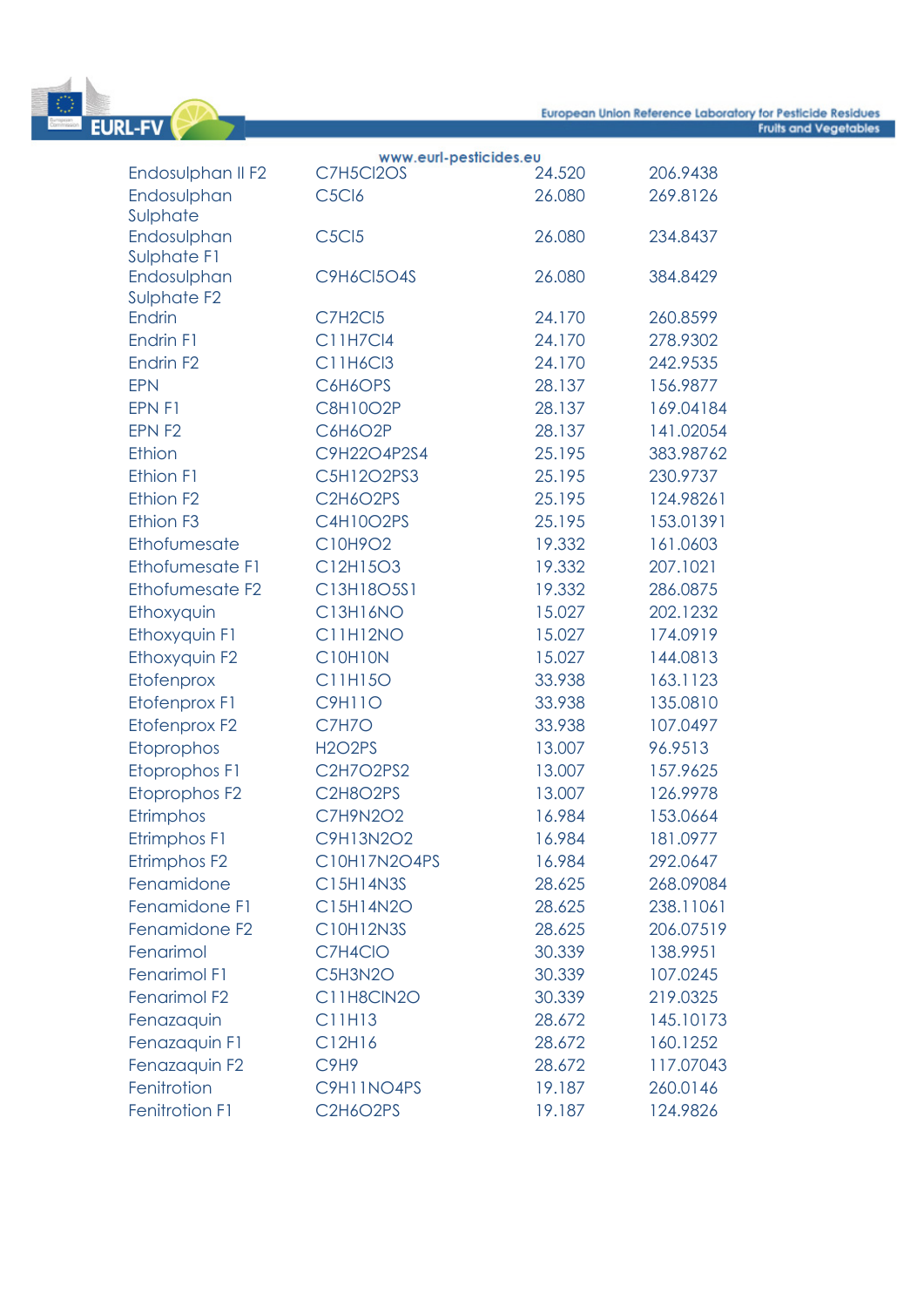

|                                        | www.eurl-pesticides.eu |        |           |
|----------------------------------------|------------------------|--------|-----------|
| Fenitrotion F2                         | <b>C2H6O3P</b>         | 19.187 | 109.0055  |
| Fenpropathrin                          | C13H9O                 | 28.510 | 181.0653  |
| Fenpropathrin F1                       | C16H11NO3              | 28.510 | 265.0739  |
| Fenpropathrin F2                       | C12H9O                 | 28.510 | 169.0653  |
| Fenpropimorph                          | C7H14NO                | 19.975 | 128.10754 |
| Fenpropimorph F1                       | <b>C20H33NO</b>        | 19.975 | 303.25621 |
| Fenthion                               | C10H15O3PS2            | 19.910 | 278.0200  |
| Fenthion F1                            | C2H6O2PS               | 19.910 | 124.9826  |
| Fenthion F <sub>2</sub>                | <b>C8H9S2</b>          | 19.910 | 169.0146  |
| Fenvalerate/Esfen I                    | C7H6Cl                 | 35.100 | 125.0158  |
| Fenvalerate/Esfen I<br>F1              | C14H11NO2              | 35.100 | 225.0790  |
| Fenvalerate/Esfen I<br>F <sub>2</sub>  | C13H9O                 | 35.100 | 181.0653  |
| Fenvalerate/Esfen II                   | C7H6Cl                 | 35.510 | 125.0158  |
| Fenvalerate/Esfen II<br>F1             | C14H11NO2              | 35.510 | 225.0790  |
| Fenvalerate/Esfen II<br>F <sub>2</sub> | C13H9O                 | 35.510 | 181.0653  |
| Fipronil                               | C11H4Cl2F3N4OS         | 21.650 | 366.9435  |
| <b>Fipronil F1</b>                     | C11H4Cl2F3N4S          | 21.650 | 350.9486  |
| <b>Fipronil F2</b>                     | C7H2Cl2F3              | 21.650 | 212.9486  |
| Fluazifop_pbutyl                       | C14H11F3NO2            | 24.472 | 282.0742  |
| Fluazifop_pbutyl F1                    | C12H7F3NO2             | 24.472 | 254.0429  |
| Fluazifop_pbutyl F2                    | C19H20F3NO4            | 24.472 | 383.1344  |
| Fludioxonil                            | C12H6F2N2O2            | 23.392 | 248.03973 |
| <b>Fludioxonil F1</b>                  | C10H6N2                | 23.392 | 154.0531  |
| Fludioxonil F2                         | <b>C8H7FN2O2</b>       | 23.392 | 182.04916 |
| Fluopyram                              | C8H4F3O                | 21.640 | 173.0214  |
| Fluopyram F1                           | C7H4F3                 | 21.640 | 145.0265  |
| Fluopyram F2                           | C8H7CIF3N2             | 21.640 | 223.0250  |
| Fluquinconazole                        | C15H13Cl2FN3O          | 31.940 | 340.04197 |
| Fluquinconazole F1                     | C6H3FN                 | 31.940 | 108.02495 |
| Fluquinconazole F2                     | C15H6CIFN3O            | 31.940 | 298.01834 |
| Flusilazole                            | C13H11F2Si             | 23.863 | 233.05981 |
| <b>Flusilazole F1</b>                  | C14H10Si               | 23.863 | 206.05518 |
| <b>Flusilazole F2</b>                  | C16H15F2N3Si           | 23.863 | 315.10033 |
| Flutolanil                             | <b>C8H4F3O</b>         | 23.150 | 173.0214  |
| <b>Flutolanil F1</b>                   | C7H4F3                 | 23.150 | 145.0265  |
| Flutolanil F2                          | C14H10F3NO2            | 23.150 | 281.0664  |
| Folpet                                 | C9H4Cl2NO2S            | 21.670 | 259.9340  |
| Folpet F1                              | C8 H4 CI2 N O S        | 21.670 | 231.9391  |
| Folpet F <sub>2</sub>                  | C8H4NO2S               | 21.670 | 177.9963  |
| Formothion                             | C2H6O2PS               | 17.291 | 124.98261 |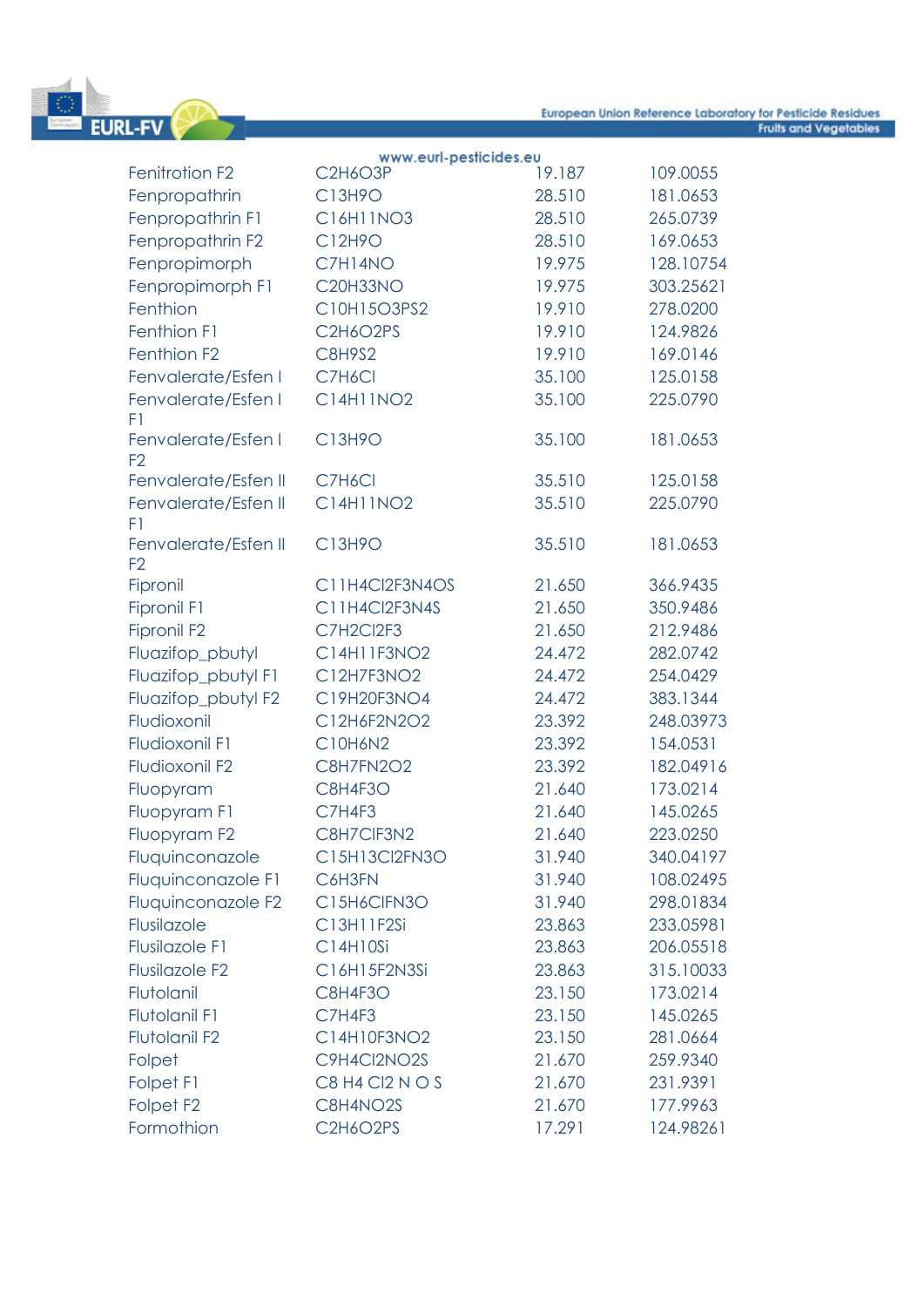

|                                     | www.eurl-pesticides.eu        |        |           |
|-------------------------------------|-------------------------------|--------|-----------|
| Formothion F1                       | C3H7O2PS                      | 17.291 | 137.99044 |
| Formothion F2                       | C6H11NO4PS                    | 17.291 | 224.01464 |
| Hexaconazole                        | C10 H8 Cl2 O                  | 23.020 | 213.9952  |
| <b>Hexaconazole F1</b>              | C11H13Cl2O                    | 23.020 | 231.0343  |
| Hexaconazole F2                     | C7H3Cl2O                      | 23.020 | 172.9561  |
| Indoxacarb                          | C8H4F3NO2                     | 36.510 | 203.01941 |
| Indoxacarb F1                       | C7H4NO2                       | 36.510 | 134.0242  |
| <b>Indoxacarb F2</b>                | C6H4NO                        | 36.510 | 106.02929 |
| Iprodione                           | C12H10Cl2N3O3                 | 27.810 | 314.0099  |
| Iprodione F1                        | C7H3Cl2NO                     | 27.810 | 186.9592  |
| Iprodione F2                        | C9H6Cl2N2O2                   | 27.810 | 243.9806  |
| Iprovalicarb I                      | <b>C9H11</b>                  | 23.701 | 119.08608 |
| Iprovalicarb I F1                   | C <sub>9</sub> H <sub>9</sub> | 23.701 | 117.07043 |
| Iprovalicarb I F2                   | C9H9NO                        | 23.701 | 147.06841 |
| Iprovalicarb II                     | <b>C9H11</b>                  | 24.071 | 119.08608 |
| Iprovalicarb II F1                  | C9H9                          | 24.071 | 117.07043 |
| Iprovalicarb II F2                  | C9H9NO                        | 24.071 | 147.06841 |
| Isofenphos-methyl                   | C8H8O4P                       | 20.940 | 199.01602 |
| Isofenphos-methyl F1                | <b>C7H5O2</b>                 | 20.940 | 121.02895 |
| Isofenphos-methyl F2                | C11H14O4P                     | 20.940 | 241.06297 |
| Kresoxim-Methyl                     | C8H6N                         | 24.070 | 116.0500  |
| Kresoxim-Methyl F1                  | C7H <sub>5</sub>              | 24.070 | 89.0391   |
| Kresoxim-Methyl F2                  | C9H9N                         | 24.070 | 131.0735  |
| Lambda Cyhalotrin                   | C13H9O                        | 30.294 | 181.0653  |
| Lambda Cyhalotrin<br>F1             | <b>C14H11NO</b>               | 30.294 | 209.0841  |
| Lambda Cyhalotrin<br>F <sub>2</sub> | C13H10O2                      | 30.294 | 198.0681  |
| Lindane gamma-<br><b>HCH</b>        | C6H6Cl3                       | 15.580 | 182.9340  |
| Lindane gamma-<br>HCH <sub>F1</sub> | <b>C6H5Cl4</b>                | 15.580 | 216.9145  |
| Lindane gamma-<br>HCH <sub>F2</sub> | C6H4Cl2                       | 15.580 | 145.9690  |
| <b>Malathion</b>                    | C2H6O2PS                      | 19.655 | 124.9826  |
| <b>Malathion F1</b>                 | C6H7O3                        | 19.655 | 127.0395  |
| <b>Malathion F2</b>                 | C8H13O4                       | 19.655 | 173.0814  |
| Metalaxyl                           | <b>C11H14N</b>                | 18.650 | 160.1126  |
| Metalaxyl F1                        | C12H16NO2                     | 18.650 | 206.1181  |
| Metalaxyl F2                        | C9H10N                        | 18.650 | 132.0813  |
| Metamidophos                        | CH5NO2P                       | 5.855  | 94.0058   |
| Metamidophos F1                     | C2H8NO2PS                     | 5.855  | 141.0013  |
| Metamidophos F2                     | CH5NO2PS                      | 5.855  | 125.9779  |
| Metconazole                         | <b>C8H13O</b>                 | 28.645 | 125.09664 |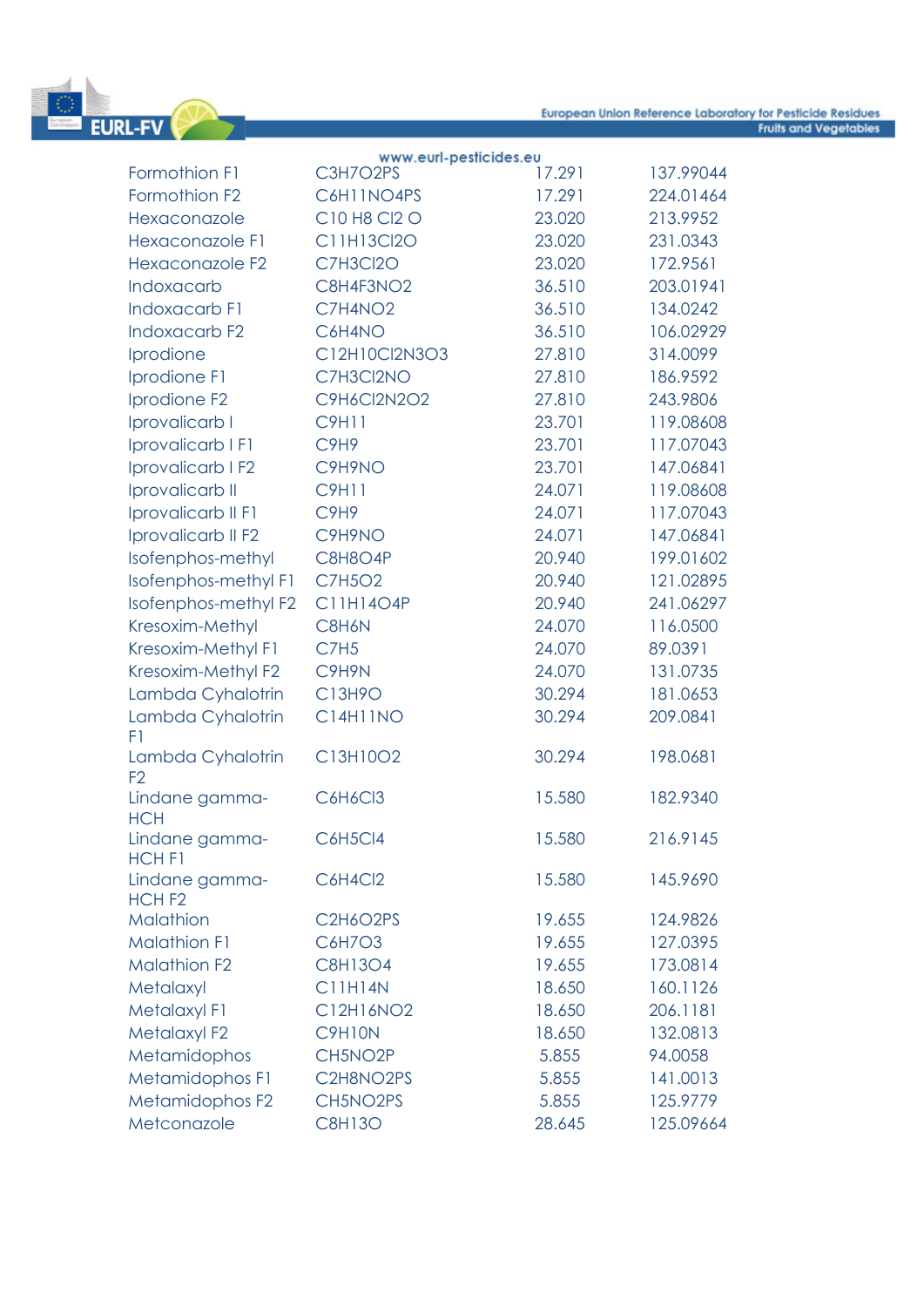

#### www.eurl-pesticides.eu Metconazole F1 C7H12N3 28.645 138.10312 Metconazole F2 C11H9 28.645 141.07043 Methidation C4H5N2O2S 22.107 145.0072 Methidation F1 C3H5N2O 22.107 85.0402 Methidation F2 C2H6O2PS 22.107 124.9826 Methiocarb C9H12OS 19.163 168.0609 Methiocarb F1 C8H9OS 19.163 153.0374 Methiocarb F2 C7H9O 19.163 109.0653 Methiocarb sulfone C8H9O 18.780 121.0653 Methiocarb sulfone C8H9O2 18.780 137.0603 F1 Methiocarb sulfone C9H12O3S 18.780 200.0507 F2 Methoxychlor C15H15O2 26.730 227.1072 Methoxychlor F1 C14H12O2 26.730 212.0837 Methoxychlor F2 C14H12O 26.730 196.0888 Methoxychlor II C15H15O2 28.380 227.1072 Methoxychlor II F1 C14H12O2 28.380 212.0837 Methoxychlor II F2 C14H12O 28.380 196.0888 Miclobutanil C8H6ClN3 23.738 179.0247 Miclobutanil F1 C8H5ClN 23.738 150.0111 Miclobutanil F2 C12H10ClN4 23.738 245.0594 Napropamide C7H14NO 22.968 128.1075 Napropamide F1 C17H21NO2 22.968 271.1572 Napropamide F2 C12H11O 22.968 171.0810 Nuarimol C7H4ClO 26.778 138.9951 Nuarimol F1 C13H9ClFO 26.778 235.0326 Nuarimol F2 C11H8FN2O 26.778 203.0621 o,p DDT C13H9Cl2 25.040 235.0081 o,p DDT F1 C13H9 25.040 165.0704 o,p DDT F2 C14H9Cl 25.040 212.0393 Ortophenylphenol C12H10O 10.672 170.0732 Ortophenylphenol F1 C11H9 10.672 141.0704 Ortophenylphenol F2 C9H7 10.672 115.0548 Oxadixyl C9H10N 25.110 132.0813 Oxadixyl F1 C10H13NO 25.110 163.0997 Oxadixyl F2 C8H10N 25.110 120.0813 p,p DDE C14H8Cl2 23.420 246.0003 p,p DDE F1 C14H8Cl4 23.420 315.9380 p,p DDE F2 C14H8 23.420 176.0626 p,p DDT C13H9Cl2 26.260 235.0081 p,p DDT F1 C13H9 26.260 165.0704 p,p DDT F2 C14H9Cl 26.260 212.0393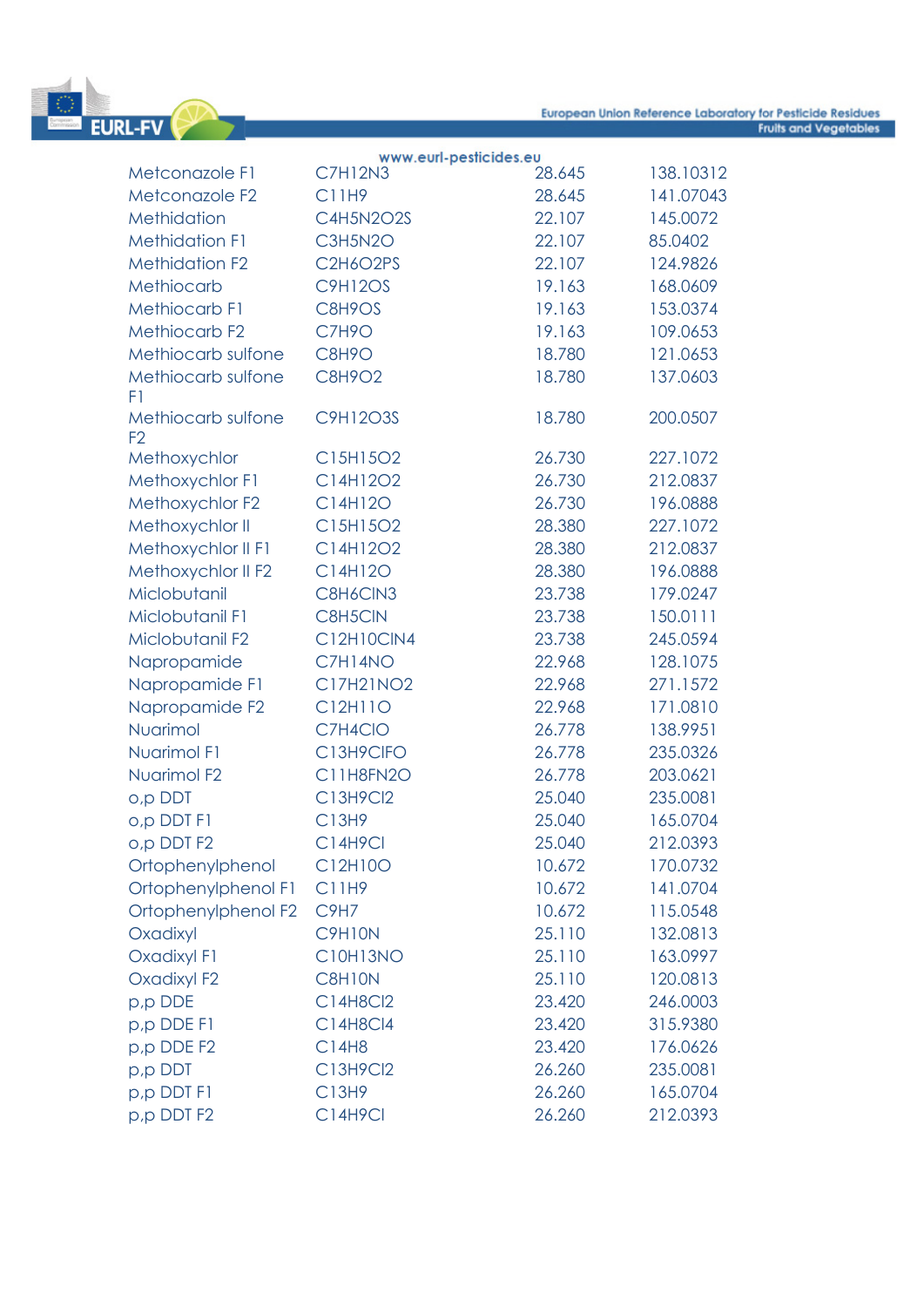

|                            | www.eurl-pesticides.eu                        |        |           |
|----------------------------|-----------------------------------------------|--------|-----------|
| <b>Paraoxon Methyl</b>     | C <sub>2</sub> H <sub>6</sub> PO <sub>3</sub> | 16.510 | 109.0055  |
| Paraoxon Methyl F1         | C8H9NO5P                                      | 16.510 | 230.0218  |
| Paraoxon Methyl F2         | C8H10NO6P                                     | 16.510 | 247.0246  |
| Parathion                  | C6H5NO3                                       | 20.014 | 139.0269  |
| <b>Parathion F1</b>        | C8H10NO5PS                                    | 20.014 | 263.0017  |
| Parathion F <sub>2</sub>   | C6H6NO5PS                                     | 20.014 | 234.9704  |
| <b>Parathion Methyl</b>    | C2H6O2PS                                      | 18.100 | 124.9826  |
| <b>Parathion Methyl F1</b> | <b>C2H6O3P</b>                                | 18.100 | 109.0055  |
| <b>Parathion Methyl F2</b> | C8H10NO5PS                                    | 18.100 | 263.0017  |
| Pebulate                   | C7H14NO                                       | 9.612  | 128.1075  |
| Pebulate F1                | C7H15NOS                                      | 9.612  | 161.0874  |
| Pebulate F <sub>2</sub>    | C6H14NS                                       | 9.612  | 132.0847  |
| Penconazole                | <b>C7H5Cl2</b>                                | 21.225 | 158.9768  |
| Penconazole F1             | C13H15ClN3                                    | 21.225 | 248.0955  |
| Penconazole F2             | C8H5Cl2N3                                     | 21.225 | 212.9855  |
| Pencycuron                 | C7H6Cl                                        | 14.432 | 125.0158  |
| Pencycuron F1              | C10H11CIN                                     | 14.432 | 180.0580  |
| Pencycuron F2              | C9H9CIN                                       | 14.432 | 166.0424  |
| Pendimethalin              | C11H14N3O4                                    | 21.190 | 252.0984  |
| Pendimethalin F1           | <b>C9H10N2O</b>                               | 21.190 | 162.0793  |
| Pendimethalin F2           | <b>C9H9N3O2</b>                               | 21.190 | 191.0695  |
| Permethrin I               | C13H11O                                       | 31.619 | 183.0810  |
| Permethrin I F1            | C7H9Cl2                                       | 31.619 | 163.0081  |
| Permethrin I F2            | C7H8Cl                                        | 31.619 | 127.0315  |
| Permethrin II              | C13H11O                                       | 31.871 | 183.0810  |
| Permethrin II F1           | C7H9Cl2                                       | 31.871 | 163.0081  |
| Permethrin II F2           | C7H8Cl                                        | 31.871 | 127.0315  |
| Phenothrin I               | <b>C9H15</b>                                  | 29.043 | 123.1174  |
| Phenothrin I F1            | C13H11O                                       | 29.043 | 183.0810  |
| Phenothrin I F2            | C12H8O                                        | 29.043 | 168.0575  |
| Phenothrin II              | <b>C9H15</b>                                  | 29.252 | 123.1174  |
| Phenothrin II F1           | C13H11O                                       | 29.252 | 183.0810  |
| Phenothrin II F2           | C12H8O                                        | 29.252 | 168.0575  |
| Phenthoate                 | C7H <sub>5</sub> S                            | 21.663 | 121.0112  |
| Phenthoate F1              | C10H11O3PS2                                   | 21.663 | 273.98872 |
| Phenthoate F <sub>2</sub>  | C2H6O2PS                                      | 21.663 | 124.98261 |
| Phosmet                    | C9H6NO <sub>2</sub>                           | 27.980 | 160.0399  |
| <b>Phosmet F1</b>          | <b>C8H5O2</b>                                 | 27.980 | 133.0290  |
| Phosmet F <sub>2</sub>     | C3H7NOP                                       | 27.980 | 104.0265  |
| Picolinafen                | C12H7F3NO                                     | 28.295 | 238.0480  |
| <b>Picolinafen F1</b>      | C19H12F4N2O2                                  | 28.295 | 376.0835  |
| Picolinafen F2             | C7H4F3                                        | 28.295 | 145.0265  |
| Pirimicarb                 | <b>C8H12N3O</b>                               | 17.387 | 166.0980  |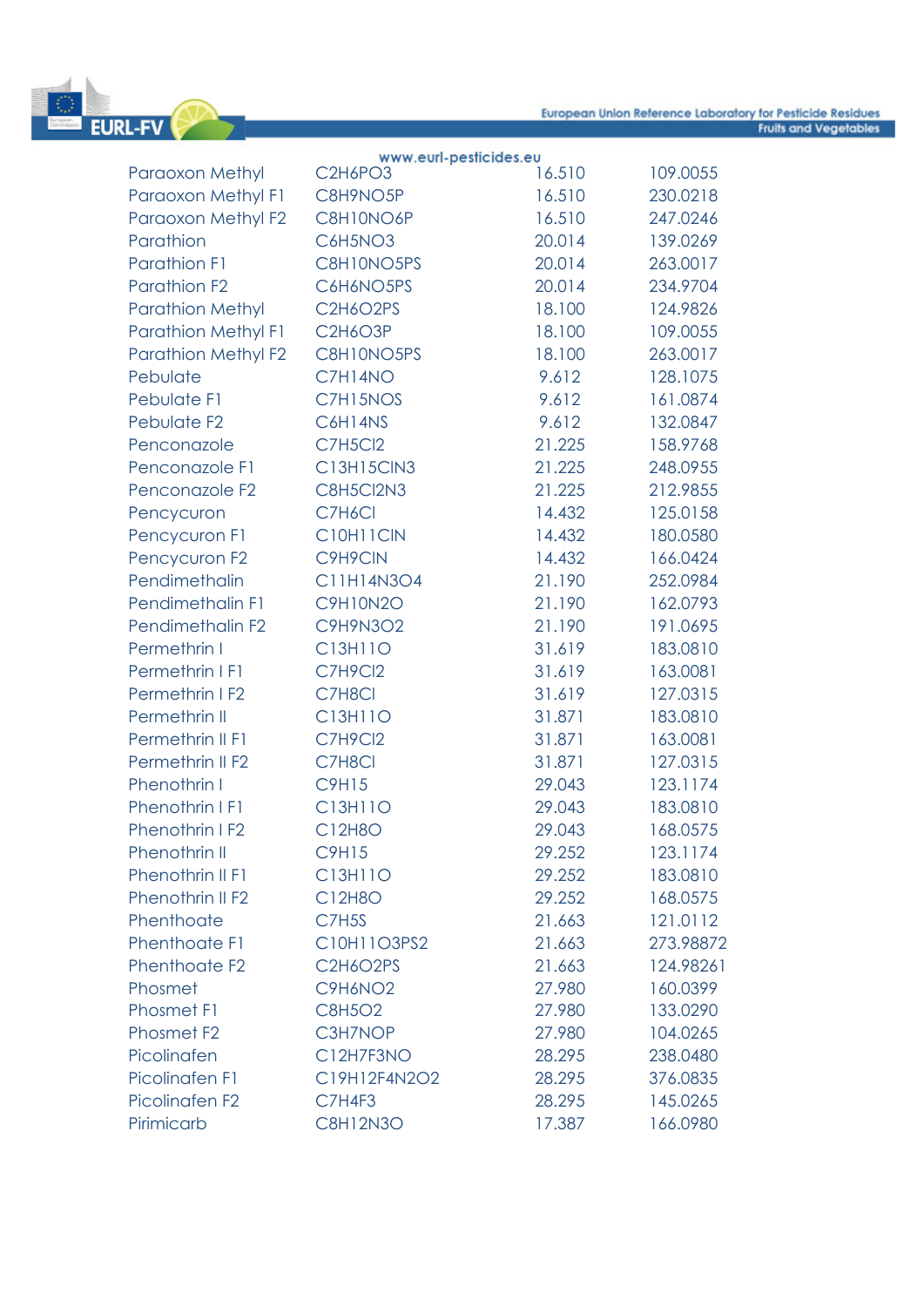

| C11H18N4O2<br>17.387<br>Pirimicarb <sub>F1</sub><br>238.1430<br>Pirimicarb <sub>F2</sub><br>C7H9N2O<br>17.387<br>137.0715 |  |
|---------------------------------------------------------------------------------------------------------------------------|--|
|                                                                                                                           |  |
|                                                                                                                           |  |
| C10H17N3O3PS<br>19.314<br>Pirimiphos Me<br>290.0728                                                                       |  |
| Pirimiphos Me F1<br>C9H15N3O3PS<br>19.314<br>276.0572                                                                     |  |
| Pirimiphos Me F2<br>C11H20N3O3PS<br>19.314<br>305.0963                                                                    |  |
| Prochloraz<br><b>C9H14N3O</b><br>32.088<br>180.1137                                                                       |  |
| Prochloraz F1<br>C12H13Cl3NO2<br>32.088<br>308.0012                                                                       |  |
| Prochloraz F <sub>2</sub><br>C9H7Cl3NO2<br>32.088<br>265.9542                                                             |  |
| Procymidone<br>C13H11Cl2NO2<br>21.850<br>283.0167                                                                         |  |
| C12H11Cl2NO<br>255.0218<br>Procymidone F1<br>21.850                                                                       |  |
| C11H15BrO3PS<br>Profenophos<br>23.316<br>336.9663                                                                         |  |
| Profenophos F1<br>C6H4BrCIO<br>23.316<br>205.9134                                                                         |  |
| Profenophos F2<br>C10H3BrCIS<br>23.316<br>268.8827                                                                        |  |
| Prometon<br><b>C6H10N5O</b><br>15.163<br>168.0885                                                                         |  |
| <b>Prometon F1</b><br><b>C9H16N5O</b><br>15.163<br>210.1355                                                               |  |
| Prometon F <sub>2</sub><br><b>C7H13N5O</b><br>15.163<br>183.1120                                                          |  |
| C6H10N5S<br>18.627<br>184.0657<br>Prometryn                                                                               |  |
| Prometryn F1<br>C10H19N5S<br>18.627<br>241.1356                                                                           |  |
| Prometryn F2<br><b>C9H16N5S</b><br>18.627<br>226.1126                                                                     |  |
| C8H13CIN5<br>15.496<br>214.0859<br>Propazine                                                                              |  |
| Propazine F1<br>C5H7CIN5<br>15.496<br>172.0390                                                                            |  |
| 229.1094<br>Propazine F2<br>C9H16CIN5<br>15.496                                                                           |  |
| C6H6O2<br>12.580<br>110.0368<br>Propoxur                                                                                  |  |
| C9H12O2<br>Propoxur F1<br>12.580<br>152.0837                                                                              |  |
| Propoxur F2<br>C5H5O<br>12.580<br>81.0340                                                                                 |  |
| C7H14NO<br>18.791<br>Prosulfocarb<br>128.1075                                                                             |  |
| Prosulfocarb F1<br>C14H21NOS<br>18.791<br>251.1344                                                                        |  |
| C7H14NOS<br>Prosulfocarb F2<br>18.791<br>160.0796                                                                         |  |
| Prothiophos<br>C11H15ClO2PS2<br>23.204<br>308.9940                                                                        |  |
| C8H9CIO2PS2<br>Prothiophos F1<br>23.204<br>266.9470                                                                       |  |
| Prothiophos F2<br>C6H4Cl2O<br>23.204<br>161.9639                                                                          |  |
| C11H15<br>31.787<br>147.11738<br>Pyridaben                                                                                |  |
| Pyridaben F1<br>117.07043<br>C <sub>9</sub> H <sub>9</sub><br>31.787                                                      |  |
| Pyridaben F2<br>C10H13<br>31.787<br>133.10173                                                                             |  |
| Pyrimethanil<br>C12H12N3<br>16.167<br>198.1031                                                                            |  |
| <b>Pyrimethanil F1</b><br>C11[13C]H12N3<br>16.167<br>199.1065                                                             |  |
| Pyrimethanil F2<br><b>C7H13</b><br>16.167<br>97.1017                                                                      |  |
| <b>Pyrimethanil F3</b><br>C11H9N3<br>16.167<br>183.0796                                                                   |  |
| Pyriproxifen<br>C8H10NO<br>29.624<br>136.0762                                                                             |  |
| <b>Pyriproxifen F1</b><br>C15H14O2<br>226.0994<br>29.624                                                                  |  |
| Pyriproxifen F2<br>186.0681<br>C12H10O2<br>29.624                                                                         |  |
| Quinalphos<br>C8H6N2O<br>21.608<br>146.0480                                                                               |  |
| <b>Quinalphos F1</b><br>C10H9N2<br>21.608<br>157.0766                                                                     |  |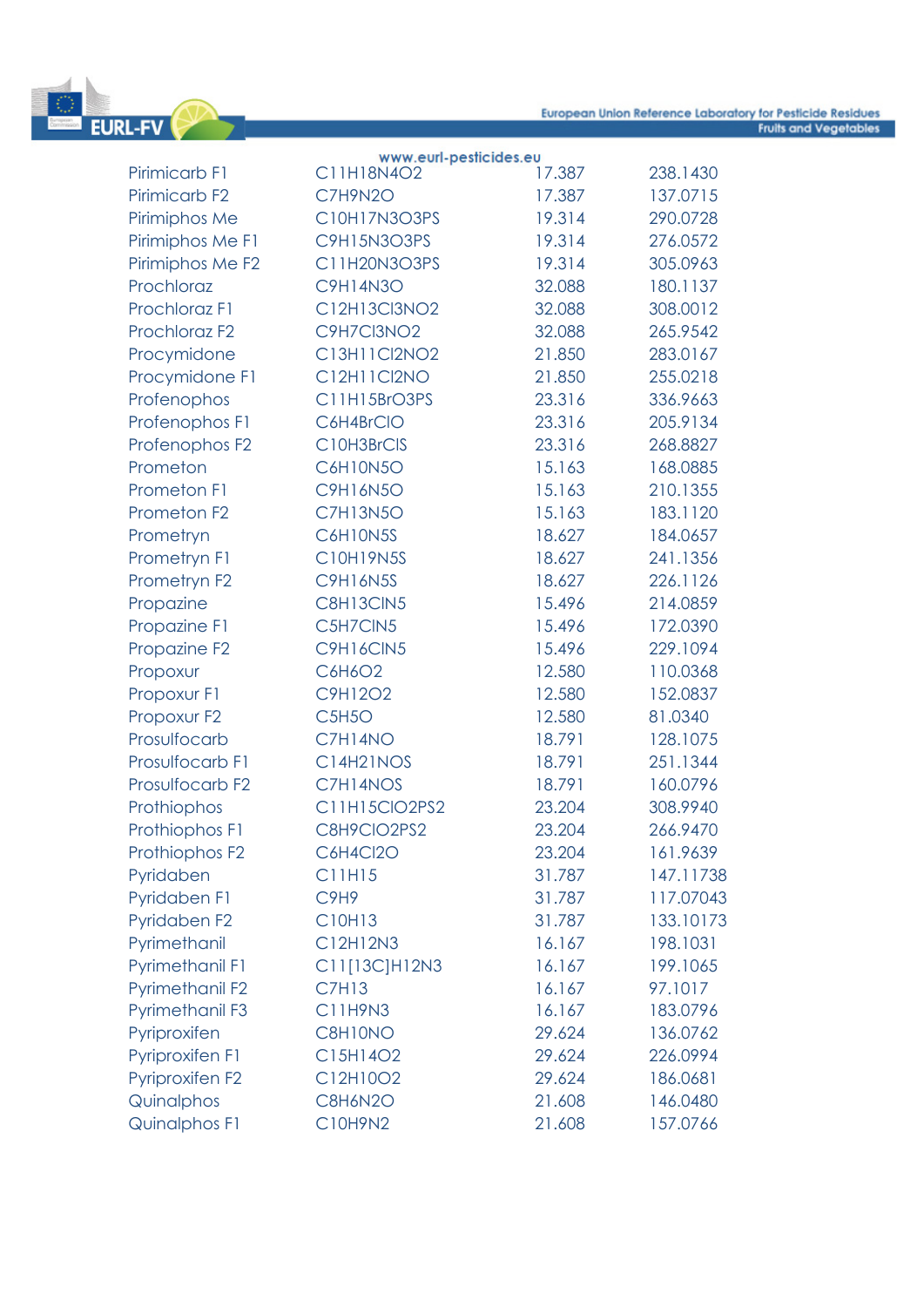

|                           | www.eurl-pesticides.eu |        |           |
|---------------------------|------------------------|--------|-----------|
| Quinalphos F2             | C7H6N2                 | 21.608 | 118.0531  |
| Quinoxyfen                | C15H8FNO               | 26.039 | 237.05899 |
| Quinoxyfen F1             | C15H8CIFNO             | 26.039 | 272.02784 |
| Quinoxyfen F2             | C15H8Cl2FNO            | 26.039 | 306.9967  |
| Secbumeton                | <b>C8H14N5O</b>        | 16.625 | 196.1198  |
| Secbumeton F1             | <b>C6H11N5O</b>        | 16.625 | 169.0964  |
| Secbumeton F2             | <b>C9H16N5O</b>        | 16.625 | 210.1355  |
| Spirodiclofen             | C15H12ClO2             | 31.545 | 259.05258 |
| Spirodiclofen F1          | C7H3Cl2                | 31.545 | 156.96118 |
| Spirodiclofen F2          | C15H14Cl2O3            | 31.545 | 312.032   |
| Spiromesifen              | C17H20O3               | 27.755 | 272.14124 |
| Spiromesifen F1           | C17H18O2               | 27.755 | 254.13069 |
| Spiromesifen F2           | C14H15O3               | 27.755 | 231.10212 |
| Tau-Fluvalinate I         | C11H12CIF3N            | 35.510 | 250.0610  |
| Tau-Fluvalinate   F1      | C13H9O                 | 35.510 | 181.0653  |
| Tau-Fluvalinate I F2      | C12H9O                 | 35.510 | 169.0653  |
| <b>Tau-Fluvalinate II</b> | C11H12CIF3N            | 35.640 | 250.0610  |
| Tau-Fluvalinate II F1     | C13H9O                 | 35.640 | 181.0653  |
| Tau-Fluvalinate II F2     | C12H9O                 | 35.640 | 169.0653  |
| Tebuconazole              | C7H6Cl                 | 26.762 | 125.0158  |
| Tebuconazole F1           | C12H13CIN3O            | 26.762 | 250.0747  |
| Tebuconazole F2           | C10H8Cl                | 26.762 | 163.0315  |
| Tebufenpyrad              | C7H8CIN2O              | 28.644 | 171.0325  |
| Tebufenpyrad F1           | C17H21CIN3O            | 28.644 | 318.1373  |
| Tebufenpyrad F2           | C14H15CIN3O            | 28.644 | 276.0904  |
| Tecnazene                 | C5HCl4                 | 12.430 | 200.8832  |
| <b>Tecnazene F1</b>       | C6HCl4                 | 12.430 | 212.8832  |
| <b>Tecnazene F2</b>       | C6HCI4NO2              | 12.430 | 258.8761  |
| Tefluthrin                | <b>C8H5F4</b>          | 16.880 | 177.0327  |
| Tefluthrin F1             | C8H9CIF3               | 16.880 | 197.0345  |
| Tefluthrin F2             | C8H7F2                 | 16.880 | 141.0510  |
| Terbumeton                | <b>C6H11N5O</b>        | 15.536 | 169.0964  |
| <b>Terbumeton F1</b>      | C9H16N5O               | 15.536 | 210.1355  |
| <b>Terbumeton F1</b>      | C5H8N5O                | 15.536 | 154.0729  |
| Terbuthylazine            | C8H13CIN5              | 15.880 | 214.0859  |
| Terbuthylazine F1         | C5H8CIN5               | 15.880 | 173.0468  |
| Terbuthylazine F2         | C5H8N5                 | 15.880 | 138.0780  |
| Terbutryn                 | <b>C6H11N5S</b>        | 19.096 | 185.0735  |
| Terbutryn F1              | <b>C9H16N5S</b>        | 19.096 | 226.1126  |
| Terbutryn F2              | C5H8N5S                | 19.096 | 170.0500  |
| Tetraconazole             | C13H11CIF4N3O          | 20.372 | 336.0527  |
| <b>Tetraconazole F1</b>   | <b>C8H5Cl2</b>         | 20.372 | 170.9768  |
| Tetraconazole F2          | C11H8ClF4O             | 20.372 | 267.0200  |
|                           |                        |        |           |